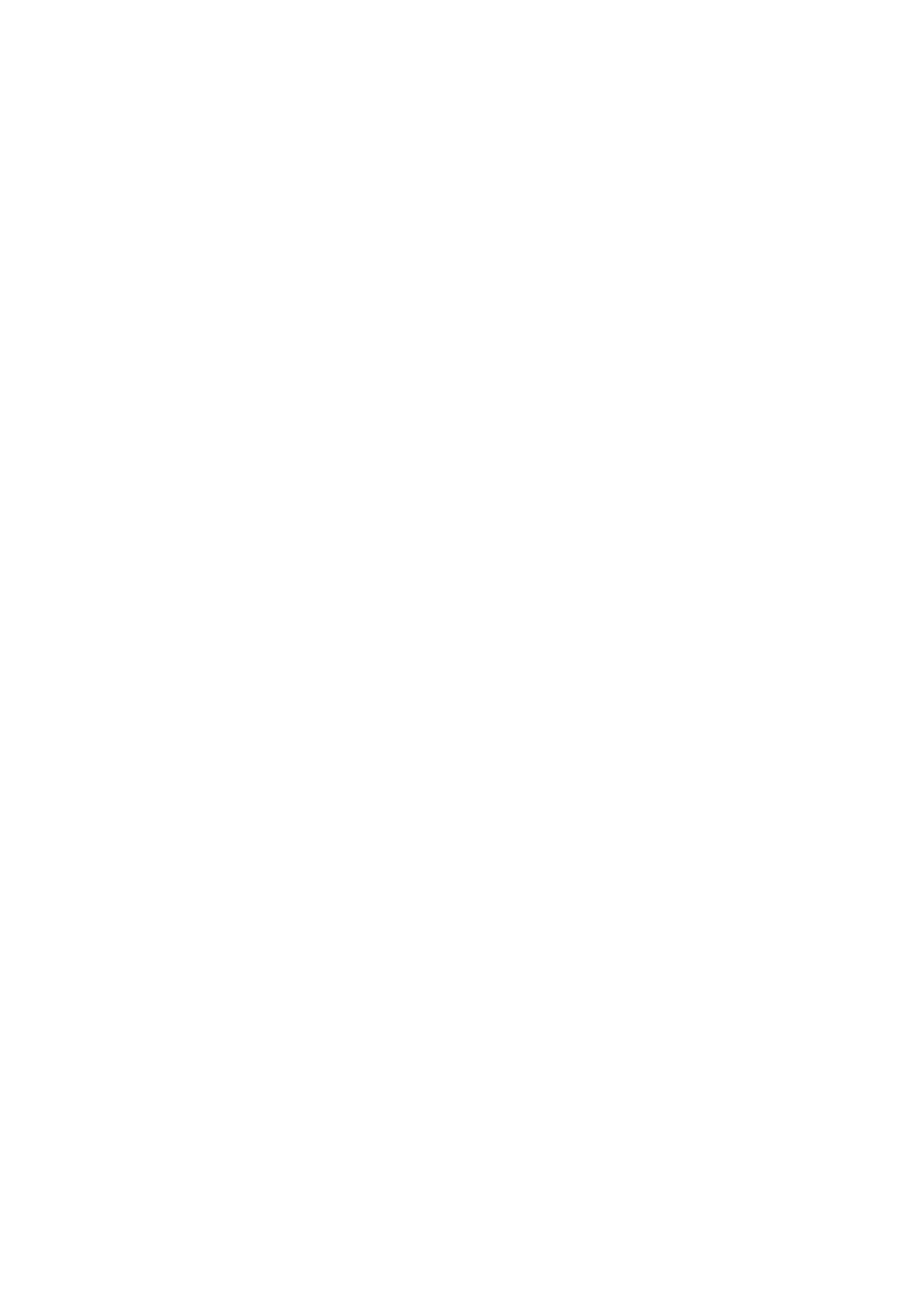

## **DRAFT FINANCIAL SERVICES OMBUDSMAN (CASE-FEE AND LEVY) (JERSEY) REGULATIONS 201-**

#### **REPORT**

These Draft Regulations were published as an adjunct to the consultation on the Economic Development Department's and Commerce and Employment Department's (States of Guernsey) proposed funding scheme for the Office of the Financial Services Ombudsman (OFSO). The consultation ran from 26th September 2014 until the 14th November 2014.

The Regulations provide for the OFSO to prescribe schemes for case-fees and levies to be paid by certain financial service providers in respect of the expenses of the OFSO.

#### **Financial and manpower implications**

There are no financial and manpower implications for the States arising from the adoption of these Draft Regulations.

Adoption of these Draft Regulations will allow the Office of the Financial Services Ombudsman (OFSO) to repay the loan to the States of Jersey, advanced so that funds were available for establishment and initial operating costs (with an equivalent contribution from the States of Guernsey).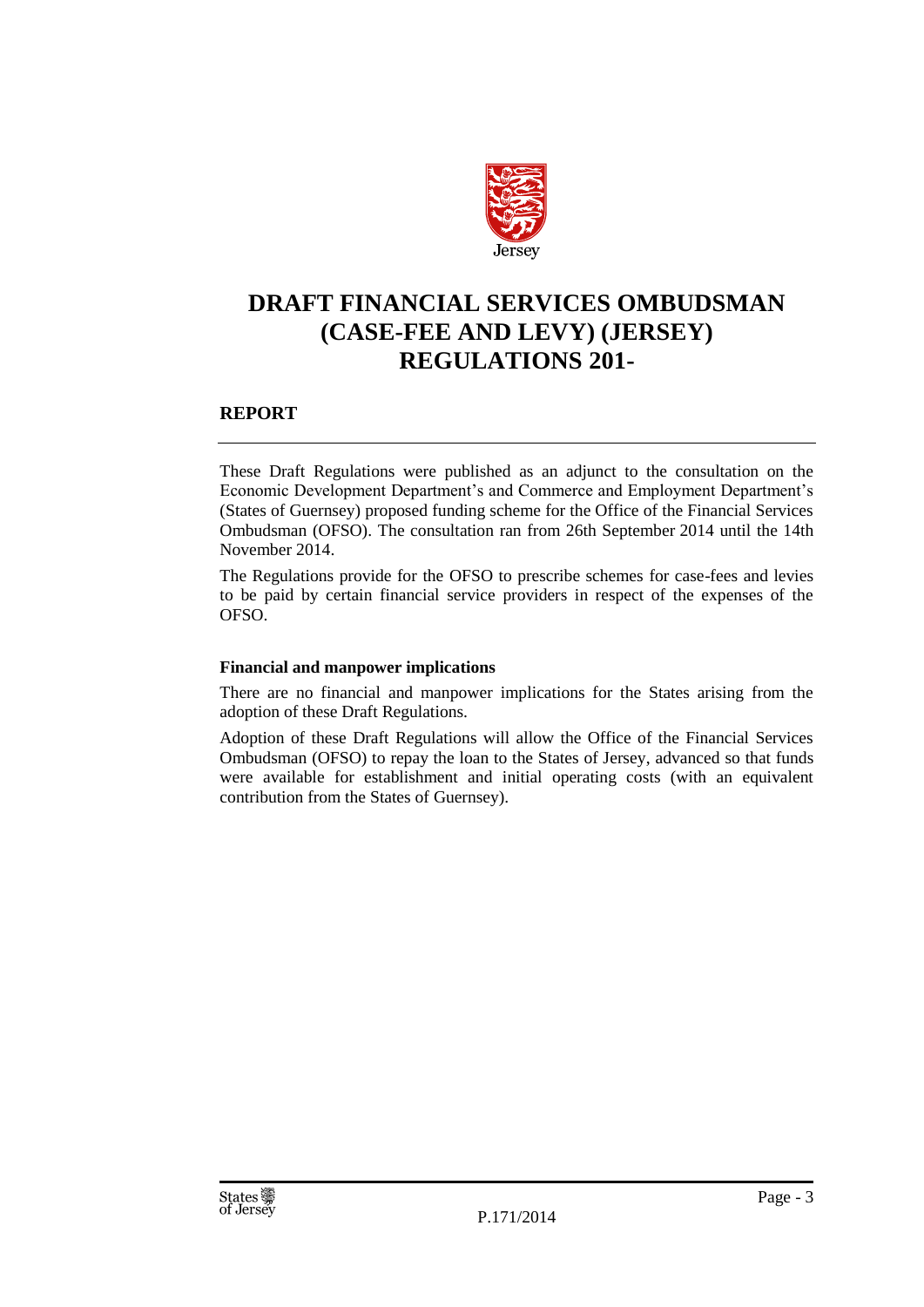#### **Explanatory Note**

These Regulations are made under the Financial Services Ombudsman (Jersey) Law 2014 (the "Law"). They provide for the Office of the Financial Services Ombudsman (the "OFSO") to prescribe schemes for case-fees and levies to be paid by certain financial service providers in respect of the expenses of the OFSO.

*Regulation 1* is the interpretation provision, directing readers to the definitions of "fee scheme" and "levy scheme", as well as "registered provider" and "levy notice".

*Regulation* 2 requires the OFSO to prescribe a scheme of case-fees (the "fee scheme"), and provides for its contents and its effects. The fee scheme, and any subsequent amendments, must be published. Under Article 1 of the Law, publication must be in a manner appearing to the OFSO to be likely to bring the scheme to the attention of those affected. The scheme or amendment must specify when it comes into effect. The scheme must provide for the calculation of fees, and the dates on which they are payable (which can be at more than one stage, and can be when a subsequent levy is paid). A respondent can be charged interest and sued for late payment. The scheme can provide for different fees on any basis, including whether the respondent is liable to pay a levy.

*Regulation 3* provides for consultation on the fee scheme, and on subsequent amendments. For the first fee scheme, the OFSO must take account of any prior steps taken by the Minister to discuss a potential fee scheme with those affected. The OFSO may choose whether to rely on those steps and consult within 4 months after publishing the scheme, or to consult fully before publishing the scheme.

*Regulation* 4 provides for the prescription of a scheme of levies (the "levy scheme"), or an amendment, and for the publication of the levy scheme or amendment, in a similar fashion to that for the fee scheme.

*Regulation 5* provides for consultation on the levy scheme, in a similar fashion to that for the fee scheme.

*Regulation 6* provides for the calculation of the total amount to be raised by levies in a year in which the OFSO decides a levy is called for. The funding is initially to be split equally between Jersey and Guernsey. So the total of the levies under these Regulations is set at half of the amount required to make up the gap between the OFSO's spending (and provision for reserves) in both islands and the income from case-fees and other sources in both islands. This split lasts until the end of 2016, after which the Jersey OFSO would be funded solely from Jersey sources in respect of its Jersey operations, unless these Regulations are amended to alter that. Such an amendment could take effect before or after the end of 2016, and could be the result of a review under *Regulation 9* (see below, and see also *Regulation 10*).

*Regulation 7* provides for the imposition of the levy. If the OFSO decides to raise a levy for a particular year, and serves notice demanding payment of an amount of levy on a financial service provider (who is not zero-rated), that provider must pay the levy. "Financial service provider" is defined by Articles 1 and 9 of the Law, subject to exemptions provided by the Financial Services Ombudsman (Exempt Business) (Jersey) Order 2014. No levy can be charged unless the financial service provider is registered with, or holds a permit or certificate from, the Jersey Financial Services Commission under the regulatory Laws that it administers (or under the Proceeds of Crime (Supervisory Bodies) (Jersey) Law 2008 in respect of relevant credit business). Furthermore the levy scheme must provide for zero-rating of providers appearing sufficiently unlikely to generate complaints in the particular year (such as those that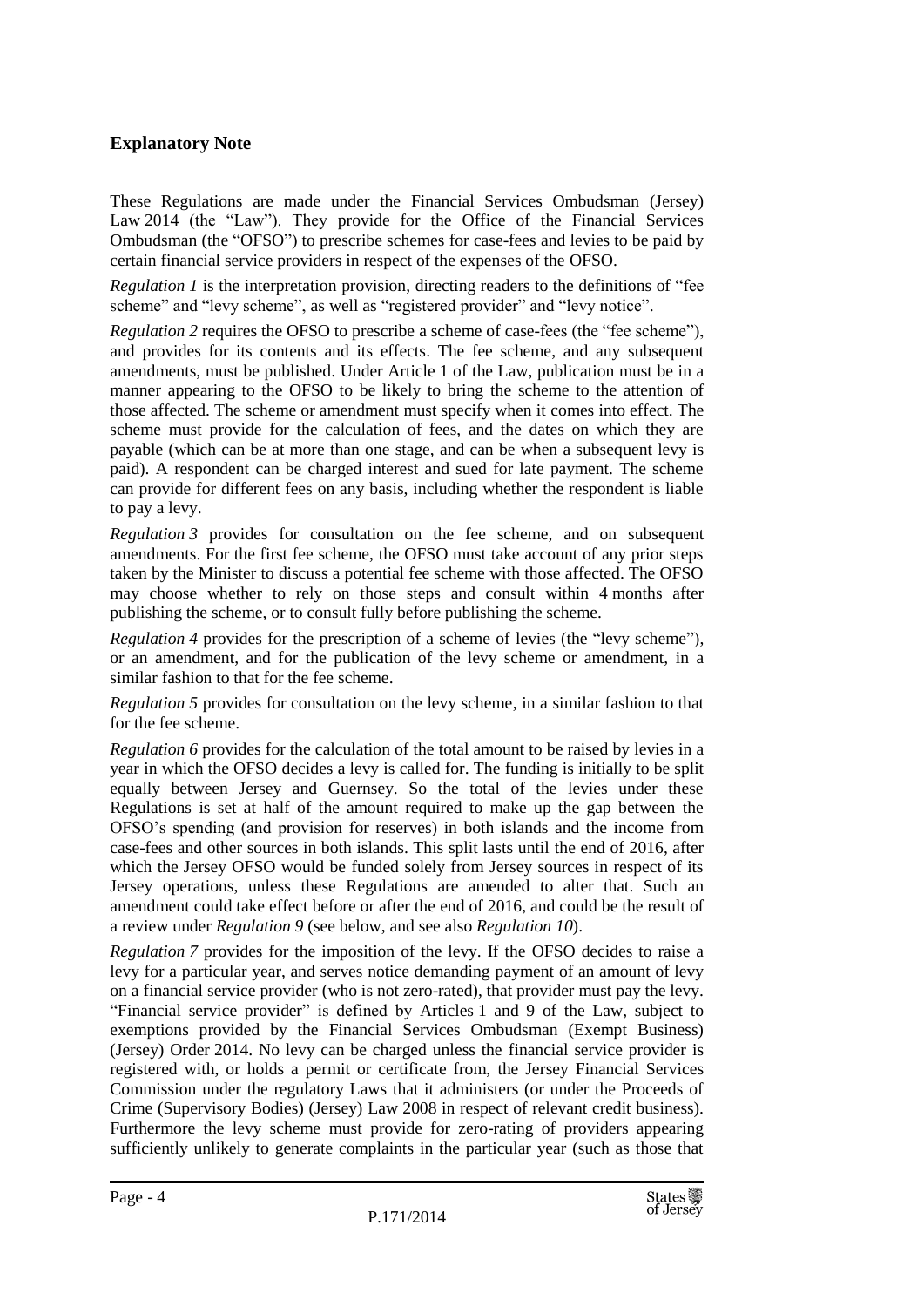will not do business in or from within Jersey, or will not do business with eligible complainants), and it may zero-rate additional categories of provider. The scheme can apply zero-rating or special rates to providers that become registered or cease to be registered mid-year. The scheme can apply different rates of levy (or different methods of calculation) to providers carrying on different types of business, or to different classes of provider in proportion to numbers of complaints generated by each class, or in any other manner. The scheme can base calculations on data from a previous year, or on predictions as to a year that has not yet ended (in which case it may provide for adjustments).

*Regulation 8* provides for levy notices and appeals. The scheme must prescribe how notice is to be given. The notice must specify the amount of levy payable and the date for payment, and how that amount was calculated under the scheme (and give information on the right to appeal). A person served with a notice can be charged interest and sued for late payment. But the person can appeal to the Royal Court on the ground that they should not have to pay any levy or that it has been miscalculated (and cannot be sued for payment pending the appeal). The Royal Court can reject the appeal, in which case any interest will run from the original due date (unless the person paid pending the appeal). Alternatively the Court can order that nothing is payable, order the OFSO to recalculate, or substitute its own calculation and its own requirements as to payment.

*Regulation 9* requires the OFSO to review these Regulations. It must consult appropriate persons and give the Minister proposals for amendment of the Regulations, or reasons why it does not propose any amendment. It must publish its proposals or reasons. The OFSO must do this within a year of the coming into force of these Regulations, which would be before the end of the initial provision for sharing funding with Guernsey in *Regulations 6* and *10*.

*Regulation 10* amends Schedule 2 to the Law, to give effect to arrangements made with Guernsey as to funding. The amendment provides that references to funding include the funding of the equivalent scheme in Guernsey. But the amendment only applies to the financial years 2014 to 2016 (before which OFSO will have reviewed these Regulations under *Regulation 9*).

*Regulation 11* names these Regulations and would bring them into force as soon as they are made. However, despite the immediate commencement, no money can be demanded immediately as either case-fees or levy. No case-fees will be payable immediately because the provisions of the Law have not yet been brought into force to enable complaints to be referred to the OFSO. Nor can any levy be demanded immediately, as the OFSO would first have to prescribe a levy scheme, and can only do so once it has taken account of information provided by the Minister and decided whether to consult afresh on a proposed scheme. Once a levy scheme is in place, a levy can be raised before the OFSO starts taking complaints, and can cover costs dating back to the establishment of the OFSO on 25th July 2014 – see *Regulation*  $6(5)(b)$ , Article 27(2) of the Law, paragraph 2(4)(a) of Schedule 2 to the Law, and the Financial Services Ombudsman (Jersey) Law 2014 (Appointed Day) Act 2014.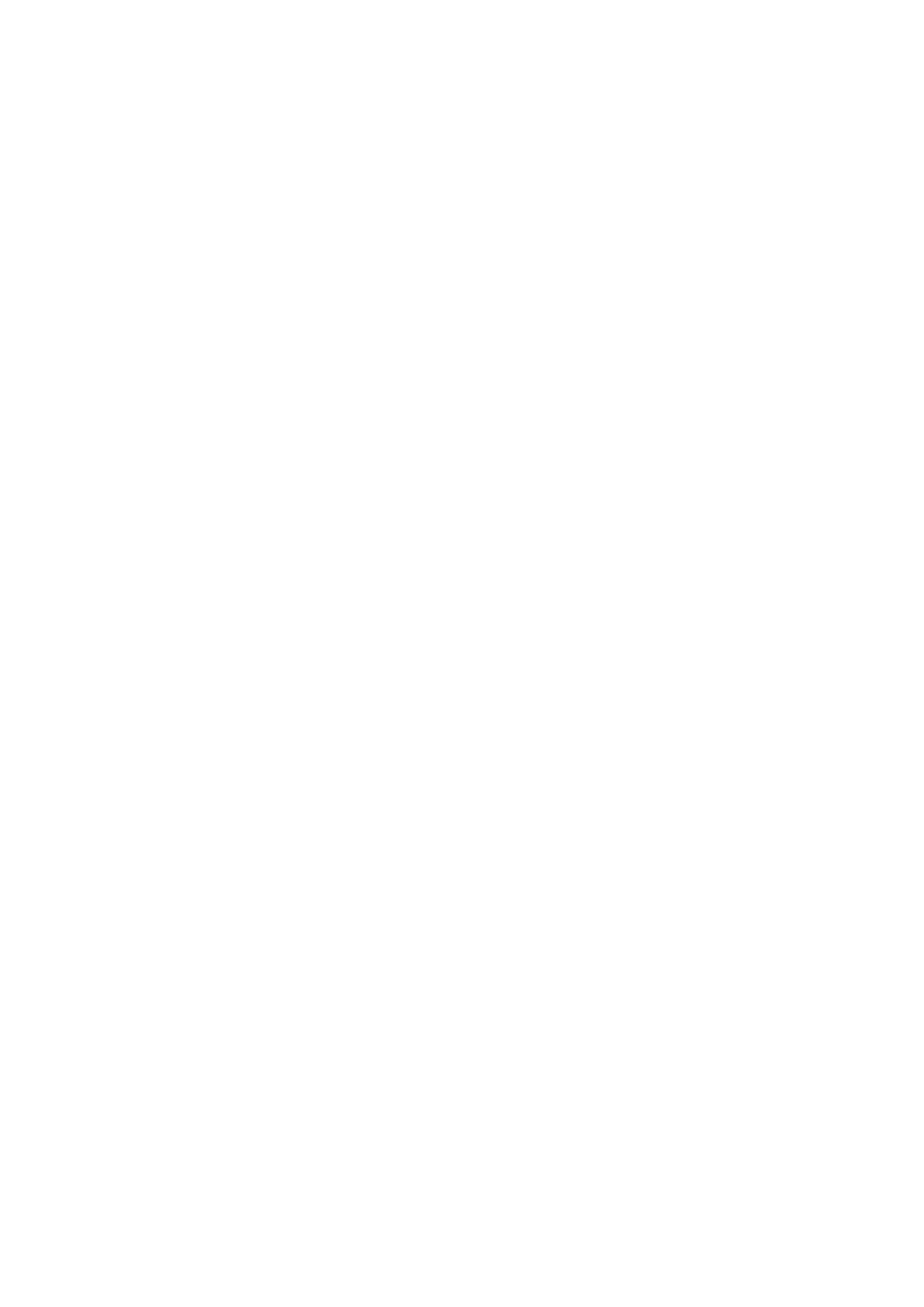

## **DRAFT FINANCIAL SERVICES OMBUDSMAN (CASE-FEE AND LEVY) (JERSEY) REGULATIONS 201-**

#### **Arrangement**

#### **Regulation**

| 2              |                                                             |  |
|----------------|-------------------------------------------------------------|--|
| 3              |                                                             |  |
| $\overline{4}$ |                                                             |  |
| 5              |                                                             |  |
| 6              |                                                             |  |
| 7              |                                                             |  |
| 8              |                                                             |  |
| 9              |                                                             |  |
| 10             | Amendment of Schedule 2 to the Financial Services Ombudsman |  |
|                |                                                             |  |
|                |                                                             |  |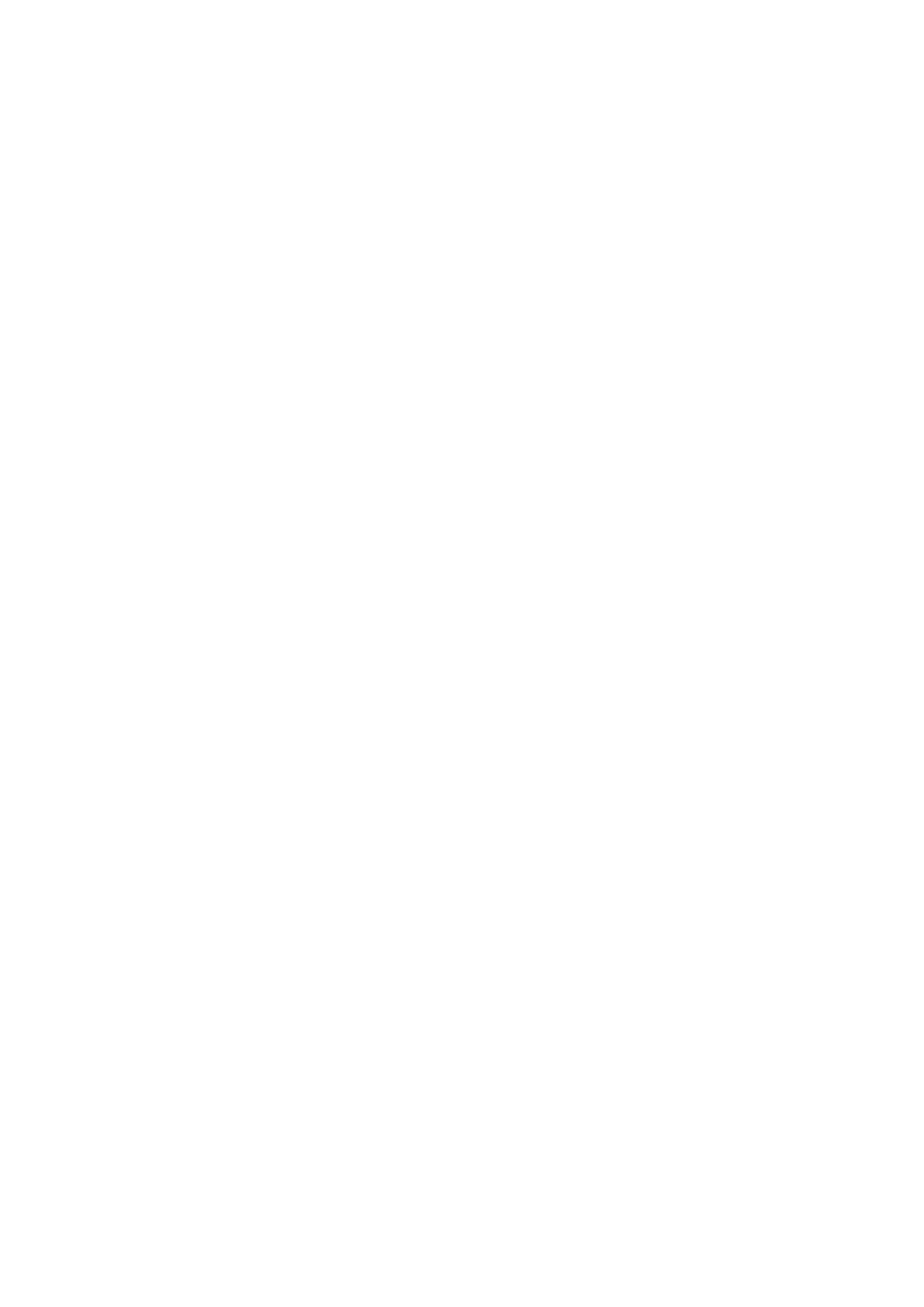

## **DRAFT FINANCIAL SERVICES OMBUDSMAN (CASE-FEE AND LEVY) (JERSEY) REGULATIONS 201-**

*Made [date to be inserted] Coming into force [date to be inserted]*

**THE STATES**, in pursuance of Articles 6 and 26 of, and paragraphs 3 and 4 of Schedule 2 to, the Financial Services Ombudsman (Jersey) Law 2014 1 , have made the following Regulations –

#### <span id="page-8-0"></span>**1 Interpretation**

In these Regulations –

"budget" means the budget approved for a year under paragraph 2 of Schedule 2 to the Law;

"fee scheme" has the meaning given by Regulation  $2(1)$ ;

"financial year" has the meaning given by paragraph 1 of Schedule 2 to the Law;

"Law" means the Financial Services Ombudsman (Jersey) Law 2014<sup>2</sup>;

"levy notice" has the meaning given by Regulation 8(3);

"levy scheme" has the meaning given by Regulation  $4(1)$ ;

"registered provider" has the meaning given by Regulation  $7(3)$ .

#### <span id="page-8-1"></span>**2 Fee scheme: prescription, contents and effects**

- (1) The OFSO must prescribe, and may amend, a scheme (the "fee scheme") of case-fees payable to the OFSO by respondents in respect of complaints against them that are referred to the OFSO, in circumstances prescribed in the scheme.
- (2) The OFSO must publish the fee scheme or amendment.
- (3) The fee scheme or amendment does not take effect until a date specified in the fee scheme or amendment, being a date later than the date of its publication.
- (4) The fee scheme –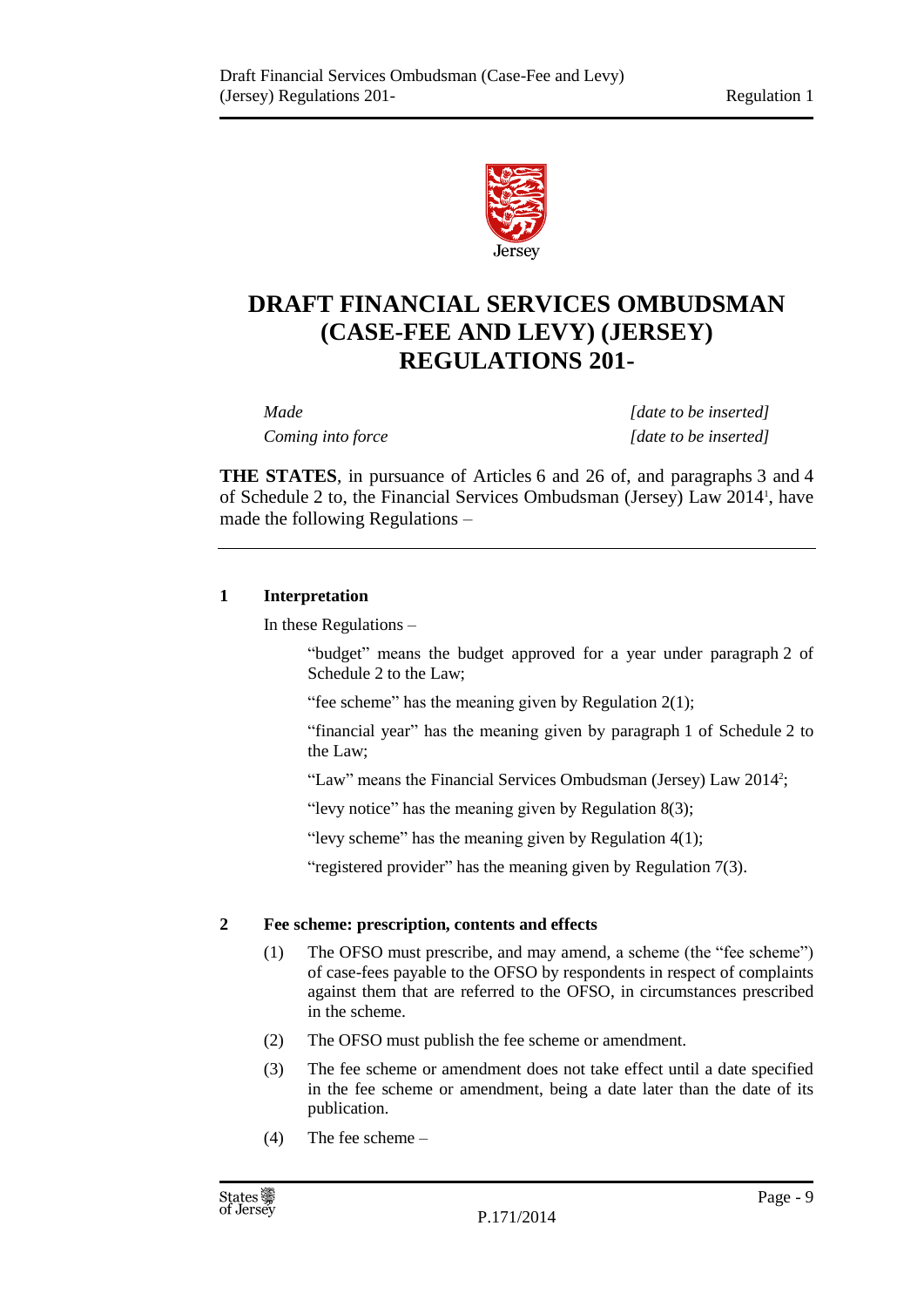- (a) must provide for the amount of the case-fee, or of each description of case-fee, or for the means of calculating that amount;
- (b) may do so on any basis appearing to the OFSO to be appropriate;
- (c) must provide for the determination of the date by which payment of a case-fee is due;
- (d) may do so by requiring payment of one or more case-fees at or in respect of any stage of the handling of a complaint by the OFSO, or at a later date when a levy is payable by a respondent, or at a date determined by any other means;
- (e) may set a rate of interest payable on any amount of a case-fee remaining outstanding after payment is due;
- (f) may provide for the OFSO to waive a case-fee at the OFSO's discretion in circumstances specified in the scheme; and
- (g) may, in relation to any or all of sub-paragraphs (a) to (f), make different provision for different descriptions of complaints, including (without limitation) descriptions related to whether the respondent in the complaint –
	- (i) is a registered provider,
	- (ii) is zero-rated under Regulation  $7(4)(a)$  or (b) for the levy scheme, or
	- (iii) has any other characteristic.
- (5) A respondent to a complaint must, before the date by which payment of a case-fee is due under the fee scheme in relation to that complaint, pay to the OFSO that case-fee, determined under the fee scheme in respect of that complaint.
- (6) If the case-fee is not paid in full by that date, the OFSO may recover as a civil debt from the respondent –
	- (a) any amount of the case-fee remaining unpaid on that date; and
	- (b) any interest accruing on that amount at a rate set by the fee scheme under paragraph (4)(e).

#### <span id="page-9-0"></span>**3 Fee scheme: consultation**

- (1) Before the OFSO prescribes the first fee scheme the Minister must inform the OFSO of the outcome of any steps taken by the Minister, whether before or after the commencement of these Regulations, to discuss the potential provisions of that fee scheme with persons appearing to the Minister appropriate from among financial service providers and their representatives.
- (2) The OFSO must, subject to paragraph  $(4)$ 
	- (a) take that information into account in prescribing the first fee scheme;
	- (b) publish, with the first fee scheme, the OFSO's response to that information, particularly stating reasons for departure from any potential provisions discussed by the Minister;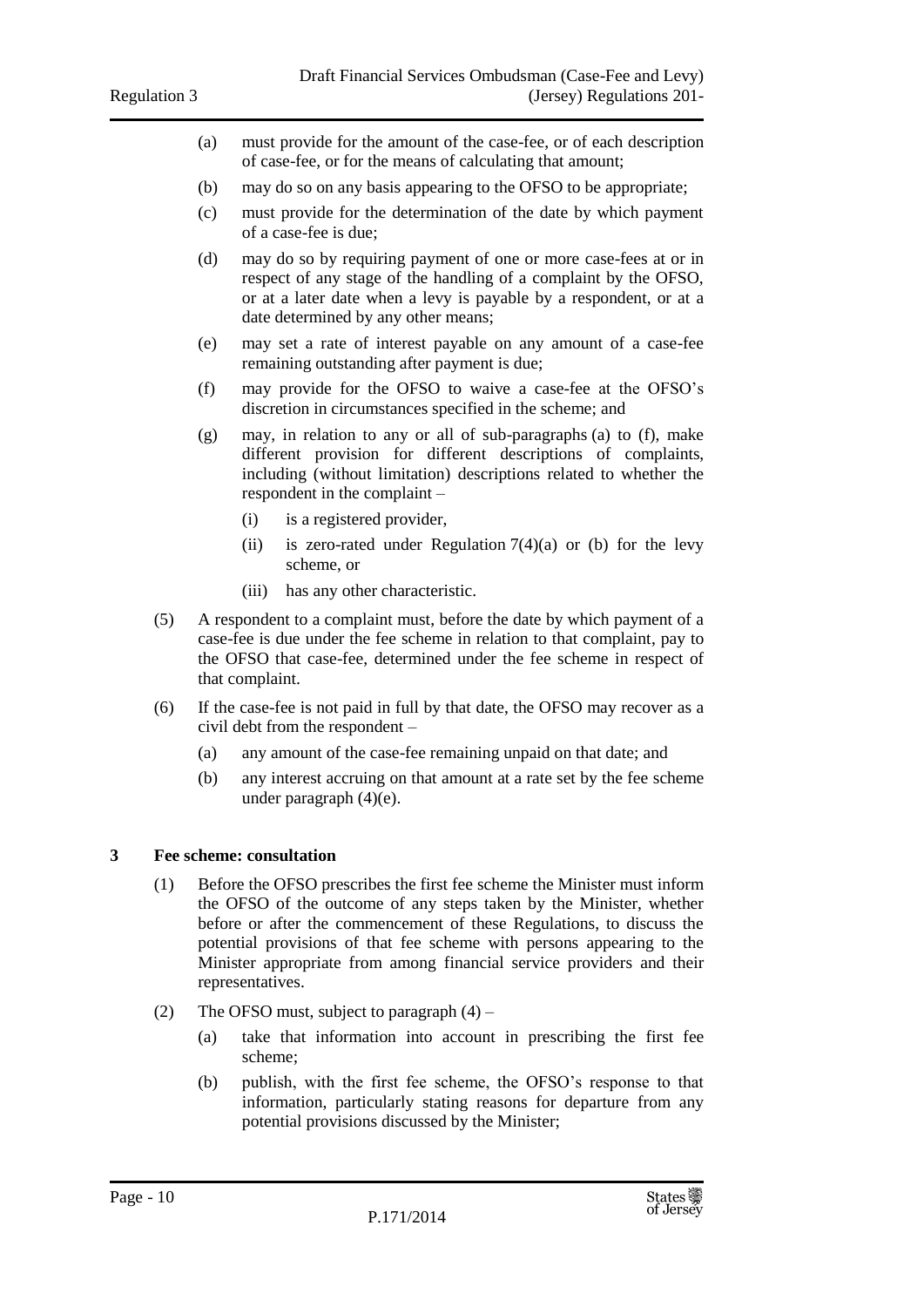- (c) after the first fee scheme is published, consult the persons mentioned in paragraph (3) as to whether any amendment should be made to the first fee scheme; and
- (d) if, in the period of 4 months following publication of the first fee scheme, the OFSO does not amend that fee scheme as a result of the consultation, publish its reasons for not doing so.
- (3) Before prescribing any subsequent fee scheme or varying a fee scheme, the OFSO must consult –
	- (a) any body appearing to the OFSO to be representative of the interests of all or any of the descriptions of financial service provider who may be liable to pay case-fees under the fee scheme; and
	- (b) any other person appearing to OFSO to be appropriate.
- (4) Paragraphs  $(2)(b)$ ,  $(2)(c)$  and  $(2)(d)$  do not apply if the OFSO consults on the first fee scheme as if it was a subsequent fee scheme for the purpose of paragraph (3).

#### <span id="page-10-0"></span>**4 Levy scheme: prescription and publication**

- (1) The OFSO must prescribe, and may amend, a scheme (the "levy scheme") under which, in any financial year in respect of which the OFSO decides that a levy is payable –
	- (a) the liability for a levy is to be divided among those liable;
	- (b) the amounts of levy are to be calculated; and
	- (c) the persons liable are to be notified.
- (2) The OFSO must publish the levy scheme or amendment.
- (3) The levy scheme or amendment does not take effect until a date specified in the levy scheme or amendment, being a date later than the date of its publication.

#### <span id="page-10-1"></span>**5 Levy scheme: consultation**

- (1) Before the OFSO prescribes the first levy scheme the Minister must inform the OFSO of the outcome of any steps taken by the Minister, whether before or after the commencement of these Regulations, to discuss the potential provisions of that scheme with persons appearing to the Minister appropriate from among financial service providers and their representatives.
- (2) The OFSO must
	- (a) take that information into account in prescribing the first levy scheme;
	- (b) publish, with the first levy scheme, the OFSO's response to that information, particularly stating reasons for departure from any potential provisions discussed by the Minister;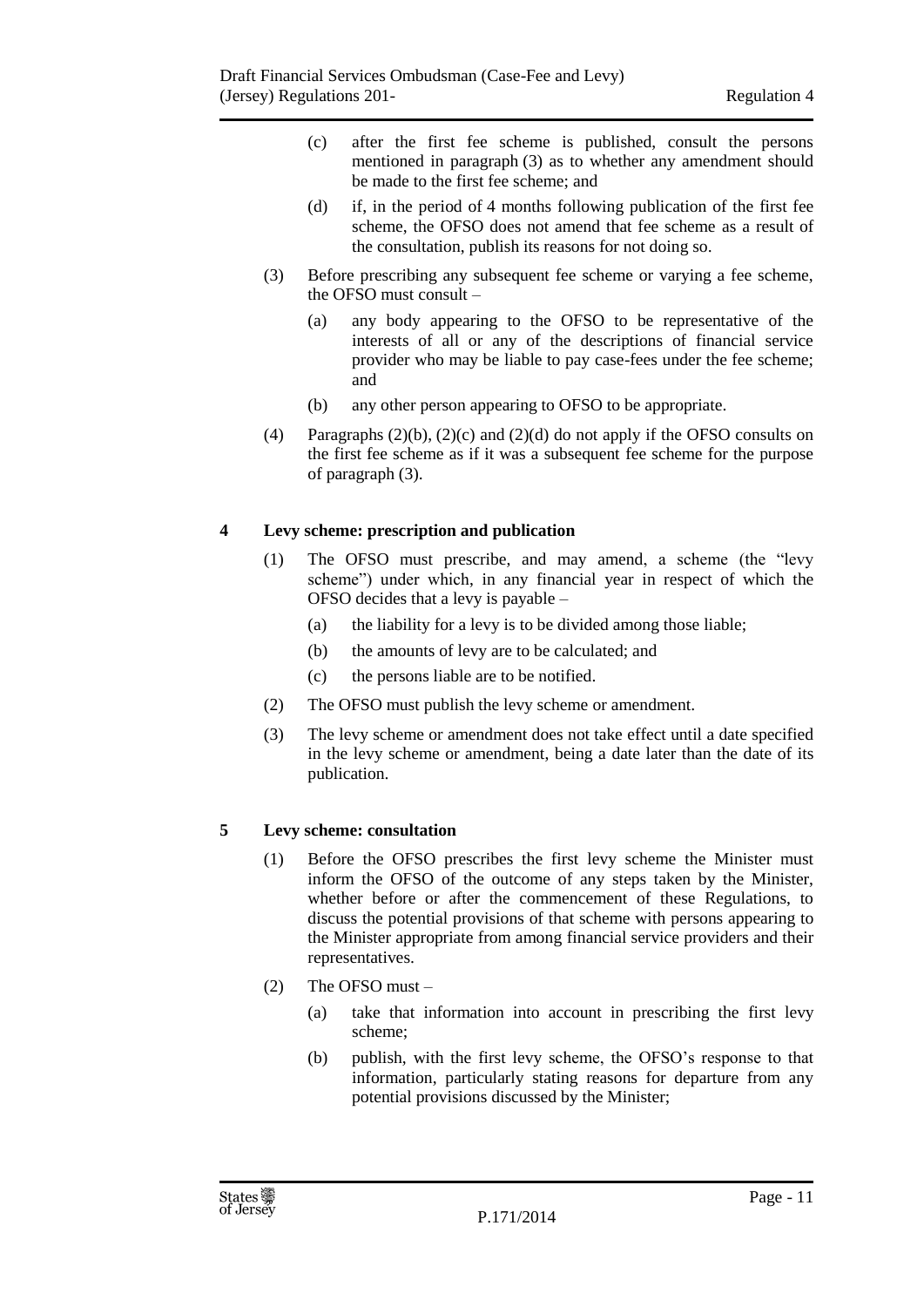- (c) after the first levy scheme is published, consult the persons mentioned in paragraph (6) as to whether any amendment should be made to the first scheme; and
- (d) if, in the period of 4 months following of the first levy scheme, the OFSO does not amend that scheme as a result of the consultation, publish its reasons for not doing so.
- (3) Before prescribing any subsequent levy scheme or varying a levy scheme, the OFSO must consult –
	- (a) any body appearing to the OFSO to be representative of the interests of all or any of the descriptions of financial service provider who may be liable to pay levies under the levy scheme; and
	- (b) any other person appearing to OFSO to be appropriate.
- (4) Paragraphs  $(2)(b)$ ,  $(2)(c)$  and  $(2)(d)$  do not apply if the OFSO consults on the first levy scheme as if it was a subsequent levy scheme for the purpose of paragraph (3).

#### <span id="page-11-0"></span>**6 Levy scheme: calculation of total amount required**

- (1) The manner in which the total amount required by the OFSO in levies under these Regulations for a particular spending year (within the meaning of Regulation 7) is to be determined is by calculating, using the values obtained under paragraphs (2) and (3), the result of the formula  $\frac{X-Y}{2}$ .
- (2) For the purpose of paragraph (1) the value of "X" is to be obtained by calculating the total of the amounts that the OFSO estimates for that year, having regard to its budget, as –
	- (a) the costs, appearing to the OFSO to relate to that year, that are to be incurred by the OFSO and by the equivalent body under the law of Guernsey ("the Guernsey body");
	- (b) any amount by which it appears to the OFSO to be necessary that a reserve of the OFSO, or the Guernsey body or both, should be increased in that year; and
	- (c) any deficit from the previous year in the funds of the OFSO, or the Guernsey body or both, after allowing for accumulation of a reserve.
- (3) For the purpose of paragraph (1) the value of "Y" is to be obtained by calculating the total of the amounts that the OFSO estimates in relation to that year, having regard to its budget, as –
	- (a) the income, by way of case-fees, of the OFSO and the Guernsey body; and
	- (b) any other income of the OFSO, or the Guernsey body or both, other than by way of levies; and
	- (c) any surplus from the previous year in the funds of the OFSO, or the Guernsey body or both, after allowing for accumulation of a reserve.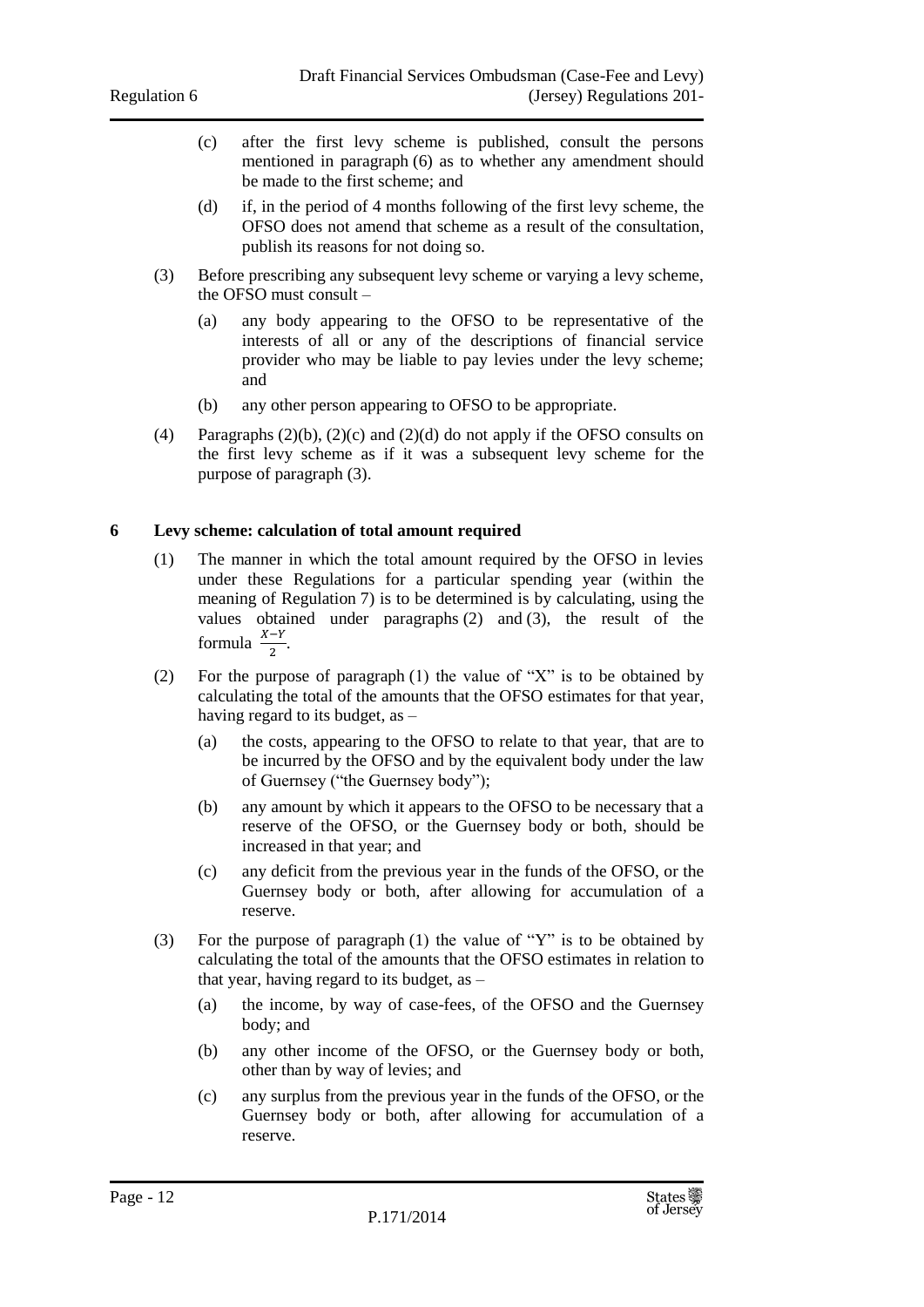- (4) For the purpose of this Regulation the OFSO may, in respect of any calculation –
	- (a) make its own estimates;
	- (b) rely on estimates made by the Guernsey body; or
	- (c) make estimates jointly with the Guernsey body.
- (5) For the purpose of paragraph (2)(a) the costs to be incurred may, without limitation, include –
	- (a) the repayment of any loans and payment of interest on loans; and
	- (b) the costs of establishing the OFSO and the Guernsey body, as well as of their operation.
- (6) For the purpose of paragraphs (2) and (3) "reserve" means, in respect of the OFSO, a reserve accumulated under paragraph 6 of Schedule 2 to the Law and taken into account in the OFSO's budget under paragraph 2(5)(b) of that Schedule, and in respect of the Guernsey body any equivalent reserve of that body.
- (7) In respect of a financial year after 2016, this Regulation applies
	- (a) without any of the references to the Guernsey body; and
	- (b) with the substitution, for the formula in paragraph (1), of the formula " $X - Y$ ".

#### <span id="page-12-0"></span>**7 Levy scheme: imposition of levy**

- (1) For the purpose of this Regulation
	- (a) the assessment year is the financial year by reference to which assessment is to be made as to whether a person is a financial service provider or will be entitled to zero-rating or other treatment under the scheme; and
	- (b) the spending year is the financial year by reference to which the needs of the OFSO are to be assessed.
- (2) A financial service provider must pay a levy if
	- (a) it is a registered provider at any time during an assessment year;
	- (b) it is not zero-rated under the levy scheme in accordance with paragraph (4); and
	- (c) the OFSO serves a levy notice on it under Regulation 8.
- (3) A registered provider, for the purpose of these Regulations, is a financial service provider that falls within any one or more of the following descriptions, in relation to the relevant financial service business carried on by that provider –
	- (a) a registered person within the meaning of the Financial Services (Jersey) Law 1998<sup>3</sup>;
	- (b) a certificate holder within the meaning of the Alternative Investment Funds (Jersey) Regulations 2012<sup>4</sup> ;
	- (c) a registered person within the meaning of the Banking Business  $(Jersey)$  Law 1991<sup>5</sup>;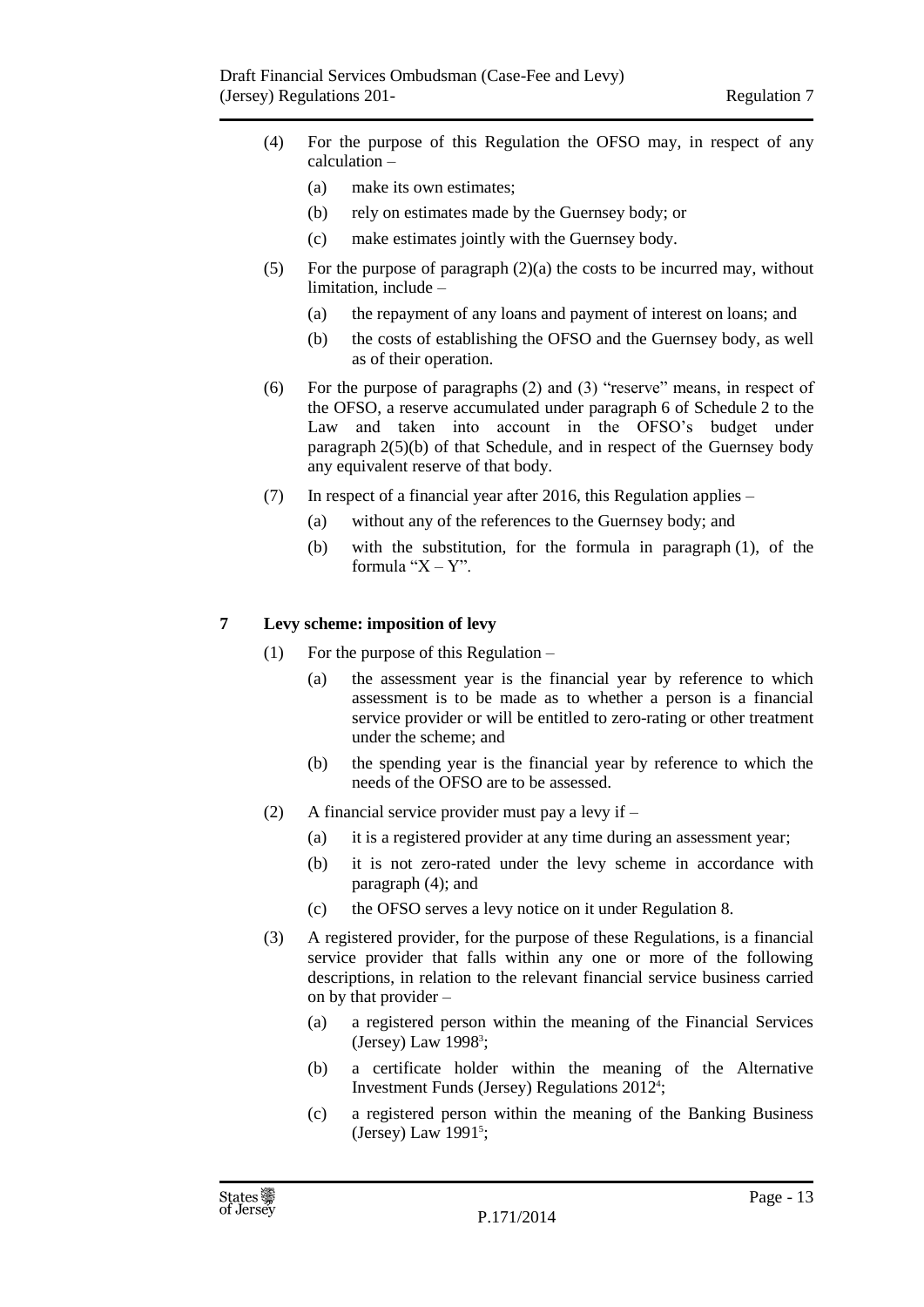- (d) a holder of a permit, or a certificate holder, within the meaning of the Collective Investment Funds (Jersey) Law 1988<sup>6</sup>;
- (e) a permit holder within the meaning of the Insurance Business (Jersey) Law 1996<sup>7</sup>;
- (f) a registered person within the meaning of the Proceeds of Crime (Supervisory Bodies) (Jersey) Law 2008<sup>8</sup> , being so registered (or deemed registered) in respect of business falling within paragraph 7(1)(b) of Part B of Schedule 2 to the Proceeds of Crime  $(Jersey)$  Law 1999 $9$ .
- (4) The levy scheme
	- (a) must provide for zero-rating for descriptions of registered provider in respect of which it appears to the OFSO that any complaint, that could relate to an act in the assessment year by a registered provider of that description, could not be, or is for any reason sufficiently unlikely to be, eligible for referral to the OFSO by virtue of Article 7 of the Law;
	- (b) may provide for zero-rating for other descriptions of registered provider;
	- (c) may provide for different rates or methods of calculation of levy for different descriptions of registered provider to which zerorating does not apply;
	- (d) may provide that zero-rating, or particular rates or methods of calculation of levy, do not apply to a registered provider unless that registered provider –
		- (i) certifies to the OFSO, in a manner (including as to timing) prescribed by the levy scheme, that it falls within a description provided for under sub-paragraph (a), (b) or (c), or
		- (ii) if the levy scheme so requires (whether in every case or on demand, or by any other criteria), so certifies to the OFSO and satisfies the OFSO, in a manner (including as to timing) prescribed by the levy scheme, that it falls within that description; and
	- (e) may set a rate of interest payable on any amount of levy remaining outstanding after the date specified in a notice under Regulation 8(3)(d) as the date by which that levy must be paid.
- (5) For the purpose of paragraph (4)(a) the OFSO must in particular consider, in relation to any description of registered provider, whether a provider of that description is unlikely in the assessment year –
	- (a) to have any required relationships with any persons who could be eligible complainants; or
	- (b) to carry on any relevant financial services business at all, or to do so in or from within Jersey.
- (6) For the purposes of paragraphs  $(4)(b)$  and  $(4)(c)$ , and without prejudice to the generality of those paragraphs, the descriptions of registered provider may include descriptions based on whether a person became or ceased to be a registered provider at any point in the assessment year.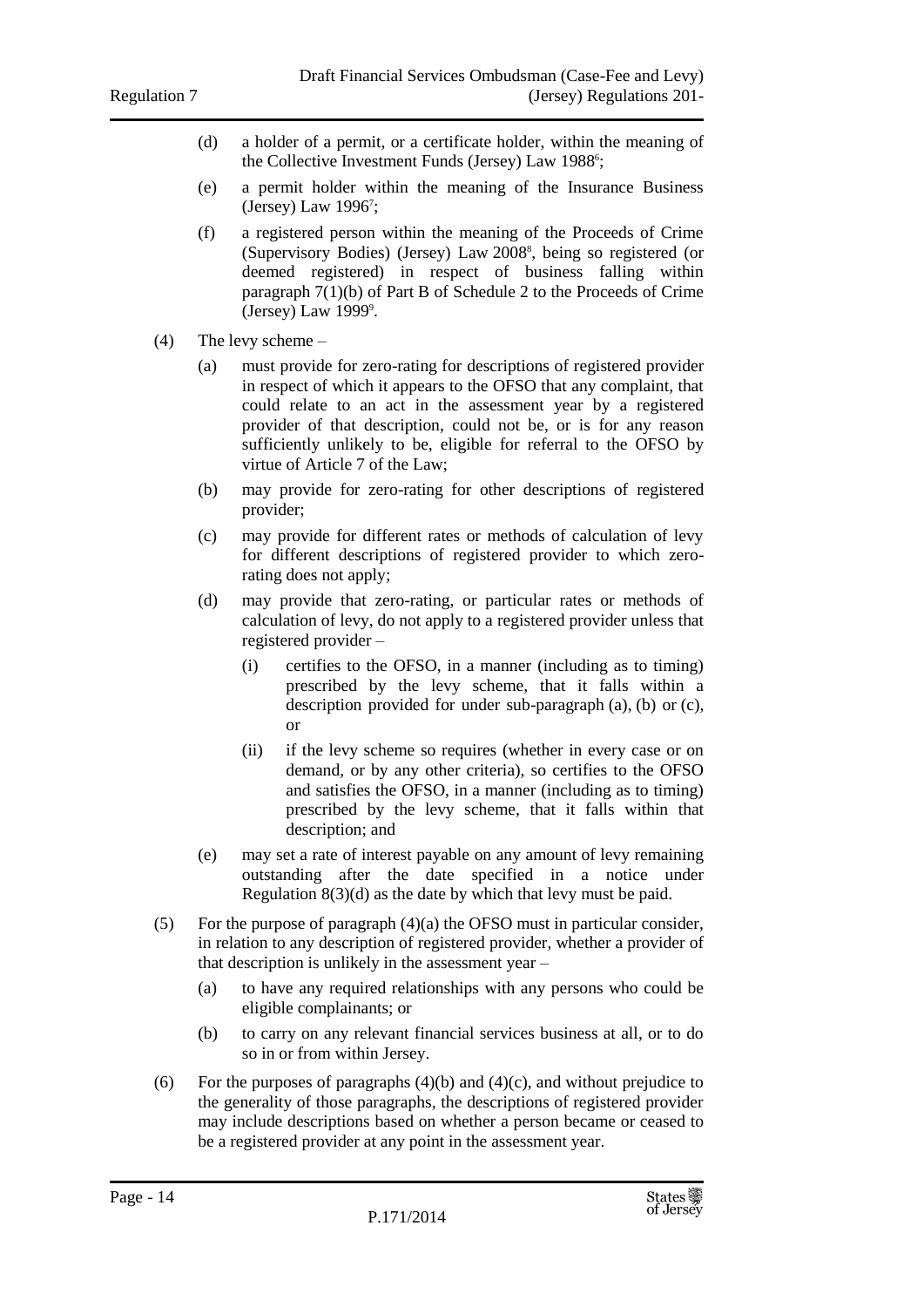- (7) Without prejudice to the generality of paragraph (4)(c) and of Regulation  $4(1)(a)$ , the levy scheme may divide the liability for a levy among those liable on any basis –
	- (a) whether by specifying classes of registered provider according to types of business carried on by that class, or otherwise; and
	- (b) whether in proportion to numbers of complaints referred in relation to each such class, or otherwise.
- (8) The levy scheme must specify whether the levy is calculated
	- (a) on the basis that the year of assessment is the spending year; or
	- (b) on the basis that the year of assessment is the financial year preceding the spending year, or a specified previous year.
- (9) If the levy scheme specifies that the basis that the year of assessment is the spending year, it must also provide for –
	- (a) how assessment is to be made as to whether a person will be a financial service provider at a future date, or will be entitled to zero-rating or other treatment under the scheme based on future activity; and
	- (b) whether and how amounts of levy are to be adjusted if such an assessment turns out not to have been accurate during or at the end of the spending year.

#### <span id="page-14-0"></span>**8 Levy scheme: notice and appeal**

- (1) This Regulation applies in respect of a financial year if the OFSO's budget for that year provides, in accordance with paragraph 2(4) to (6) of Schedule 2 to the Law, for the income of the OFSO for that year to include the proceeds of a levy.
- (2) The OFSO must serve a levy notice on each person from whom, under the levy scheme, the OFSO is to demand an amount of levy in respect of that year.
- (3) A levy notice is a notice that  $-$ 
	- (a) demands payment of an amount of levy in relation to that year by that person;
	- (b) is served under the levy scheme as prescribed under Regulation  $4(1)(c)$ ;
	- (c) specifies the amount of levy payable, and how that amount was calculated under the scheme;
	- (d) specifies the date, being not less than 28 days after service of the notice, by which the amount must be paid; and
	- (e) notifies the recipient of the right of appeal under paragraph (5).
- (4) If the OFSO serves a levy notice on a person
	- (a) that person must pay in full the amount demanded, by the date specified under paragraph (3)(d); and
	- (b) the OFSO may recover as a civil debt from that person
		- (i) any amount remaining unpaid on that date, and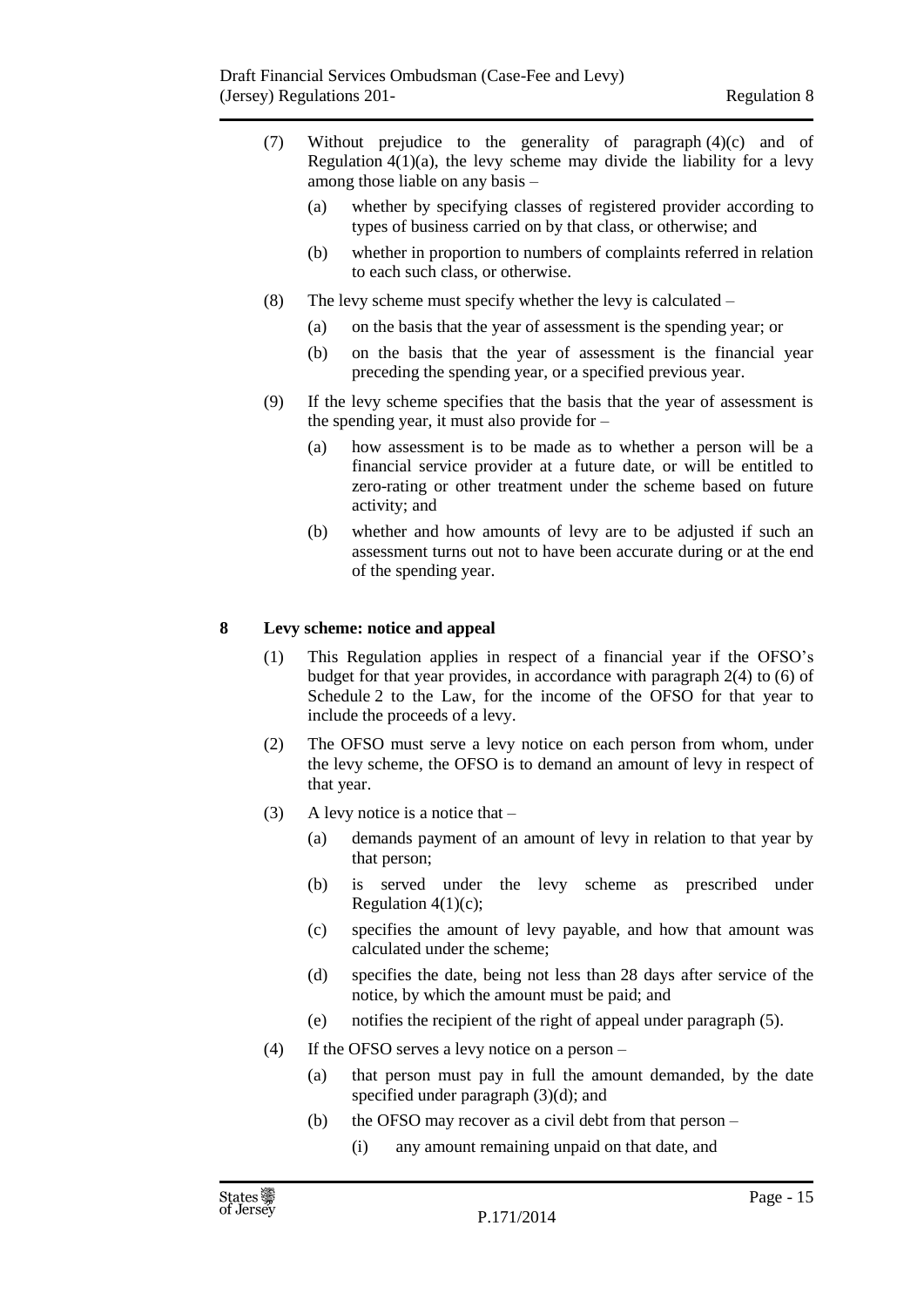- (ii) any interest accruing on that amount at a rate set by the levy scheme under Regulation 7(4)(e).
- (5) A person on whom a levy notice is served, may, before the date specified under paragraph (3)(d), appeal to the Royal Court against the service of the notice on the ground –
	- (a) that the person is not a registered provider;
	- (b) that zero-rating applies to the person under the scheme; or
	- (c) that amount demanded has not been correctly calculated under the scheme.
- (6) If a person appeals under paragraph (5), paragraph (4)(b) does not apply pending the appeal.
- (7) The Royal Court determining an appeal may
	- (a) reject the appeal;
	- (b) order that no amount is to be paid;
	- (c) order the OFSO to recalculate the amount of levy; or
	- (d) substitute an amount of levy recalculated by the court, and make any order it sees fit as to payment.

#### <span id="page-15-0"></span>**9 Review of Regulations during first year**

The OFSO must, after consulting persons appearing to OFSO to be appropriate and before the expiry of 12 months from the commencement of these Regulations, publish and provide to the Minister –

- (a) proposals as to amendment of these Regulations in relation to future financial years; or
- (b) reasons why the OFSO considers that no such amendment would be expedient.

#### <span id="page-15-1"></span>**10 Amendment of Schedule 2 to the Financial Services Ombudsman (Jersey) Law 2014**

After paragraph 2(6) of Schedule 2 to the Law there is added the following subparagraph –

> "(7) For the purposes of sub-paragraphs  $(4)(a)$  and  $(5)$ , in relation to the financial years 2014, 2015 and 2016, the references to financial service providers, fees, levy, resources, OFSO, income, functions and reserve are to be read as including references to the equivalents of those terms under any law of Guernsey that establishes an Ombudsman scheme in relation to financial services.".

#### <span id="page-15-2"></span>**11 Citation and commencement**

These Regulations may be cited as the Financial Services Ombudsman (Case-Fee and Levy) (Jersey) Regulations 201- and come into force on being made.